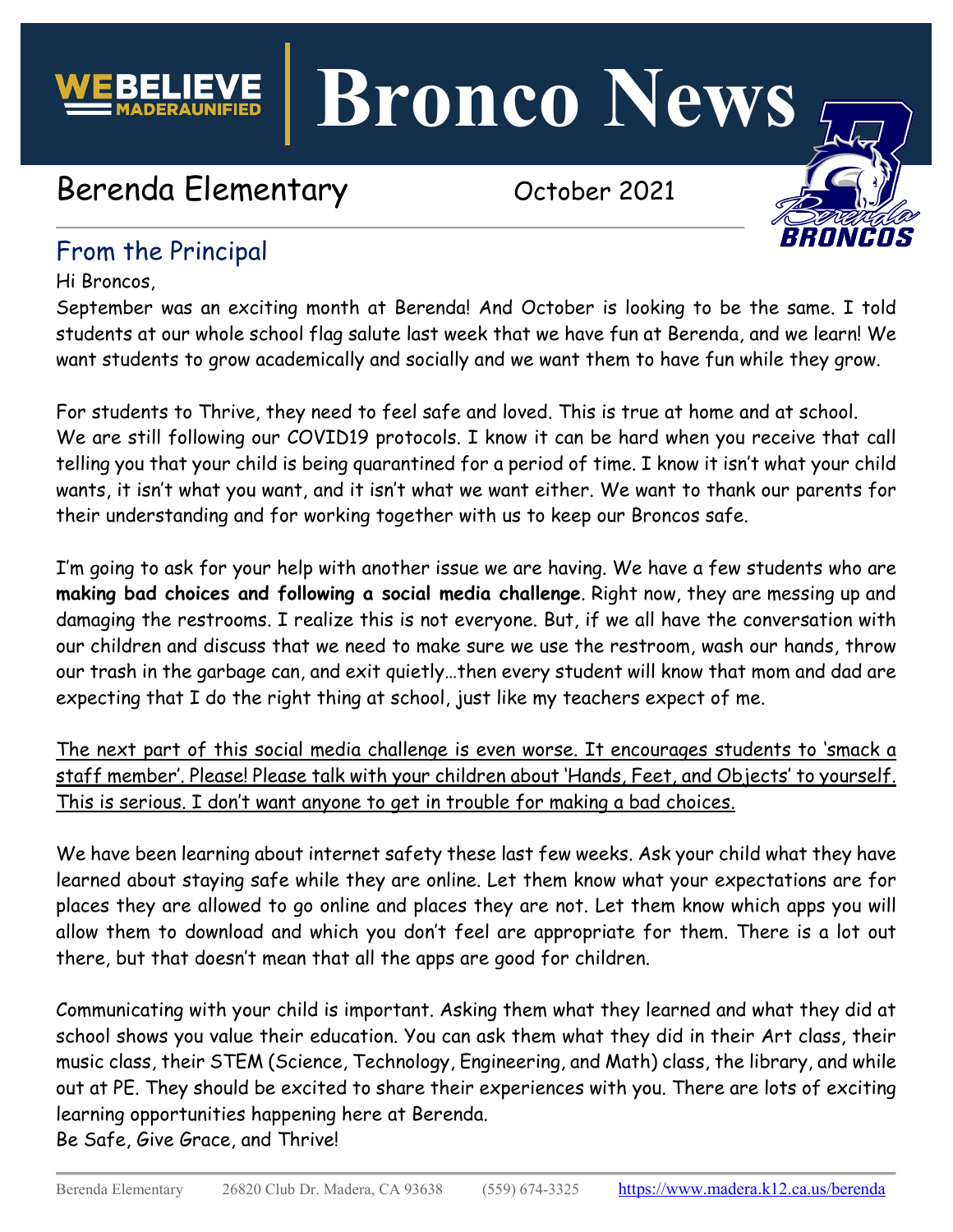

### Important News

Last month I complimented our parents on car pickup! Keep up the good work.

This month I'm going to ask that we work on morning drop off. It is vitally important that your child be at school on time and ready to learn. The first bell rings at 7:55 and school starts at 8:00. But, many of our students are being dropped off after 8:00. This means they have to get a note from the office and are then walking in late to class - not knowing what the teacher has introduced to the students. NOT a good way for anyone to start their day.

Let's be honest about this. It is usually not the child's fault they are late. So, let's do our part as parents and make sure our children are at school and ready to have a great day!

If your child is not coming to school because they have one or more COVID19 symptoms, please fill out the ParentSquare survey for that day. We only want you to fill out the PS survey on the first day your child is not in school. We will then contact you to confirm your child's return to school date.

## Event Highlights

Our **Popcornopolis fundraiser** was a great success. We raised almost \$15,000 for our Berenda Parent Club. These funds are used for many activities that support our students and staff. I know we couldn't have done this without the support of our fabulous families…so Thank You!

**Jog-a-thon** was a lot of fun with multiple tracks, students everywhere, music blasting, and running with friends. Again, thank you to our parents for supporting their children with these activities. We use these funds for grade level/classroom activities throughout the year.

### Upcoming Events - Mark your calendar.

October 12<sup>th</sup> - Berenda Parent Club meeting. 3:30 via Zoom. <https://maderausd.zoom.us/j/86042099959> Join us as we finalize the plans for our Fall Festival. We will need many parents to help out that night. Lots of help means everyone only has to help for a short period of time.

#### October 22nd – Fall Festival.

This is the most anticipated night of the year for many of our Broncos. We will have food, games, entertainment, a costume contest, and fun for all. We have lots to do to make this event a succes. Please let me or someone from our Berenda Parent Club know if you can help.

October 27<sup>th</sup> - Annual Title 1 Parent Meeting. 3:05 via Zoom. <https://maderausd.zoom.us/j/88274705436> The Title 1 meeting will review Berenda's program and how funds are allocated on our site. After the Title 1 meeting is over we will begin our SSC meeting. Everyone is welcome to attend and learn more about the Berenda and our funding.